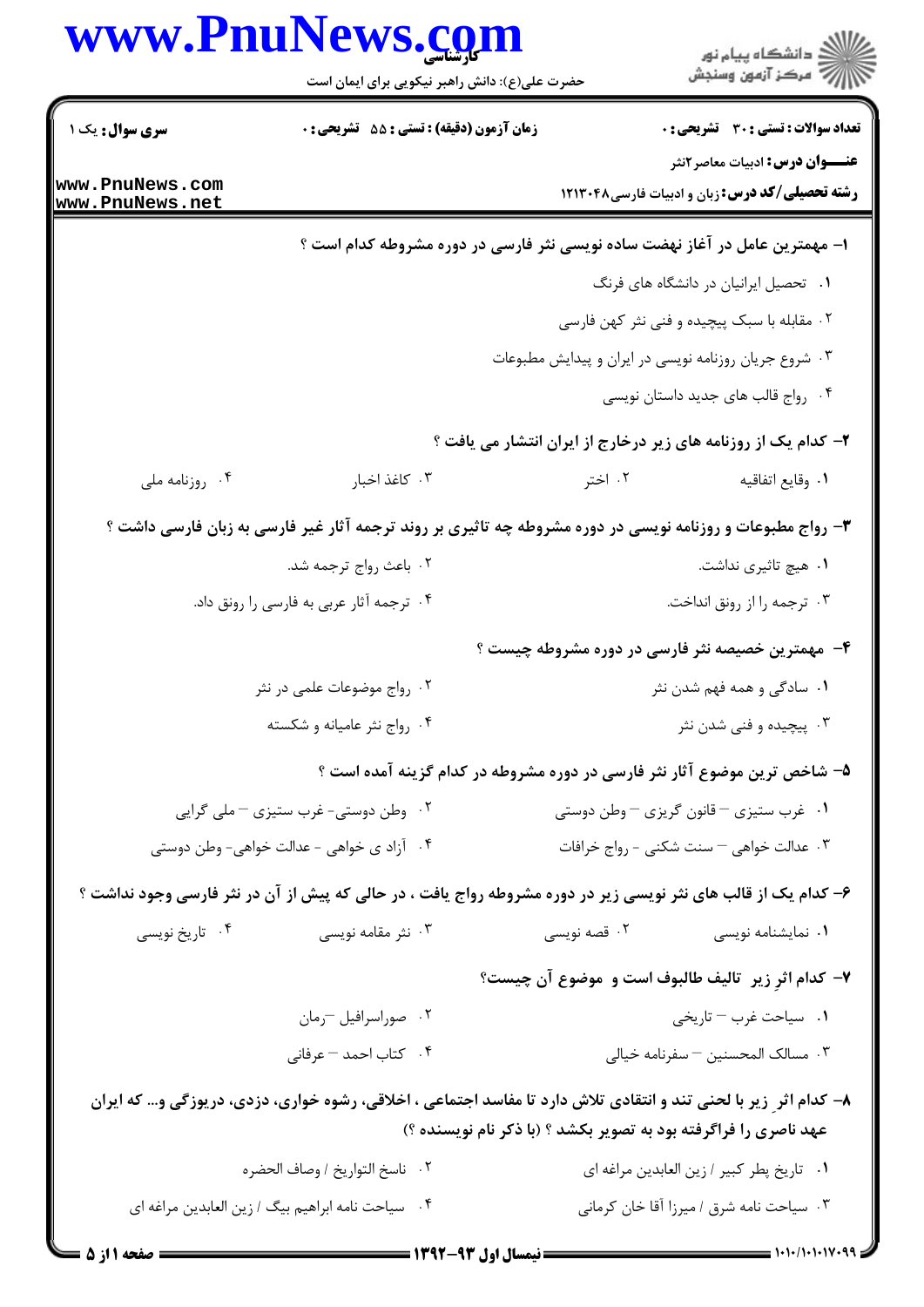|                                     | www.PnuNews.com<br>حضرت علی(ع): دانش راهبر نیکویی برای ایمان است |                                                                                                         |
|-------------------------------------|------------------------------------------------------------------|---------------------------------------------------------------------------------------------------------|
| <b>سری سوال :</b> ۱ یک              | زمان آزمون (دقیقه) : تستی : 55 آتشریحی : 0                       | تعداد سوالات : تستي : 30 - تشريحي : 0                                                                   |
| www.PnuNews.com<br> www.PnuNews.net |                                                                  | <b>عنـــوان درس:</b> ادبیات معاصر ۲نثر<br><b>رشته تحصیلی/کد درس:</b> زبان و ادبیات فارسی۱۲۱۳۰۴۸         |
|                                     |                                                                  | ۹- ترجمه کتاب «حاجی بابای اصفهانی » از کیست ؟ و از روی کدام نسخه، به فارسی پخته و روان ترجمه شد؟        |
|                                     | ۰۲ میرزا حبیب اصفهانی / از روی نسخه فرانسوی                      | ٠١ ميرزا جعفر قراچه داغي ١١ز روى نسخه انگليسي                                                           |
|                                     | ۰۴ میرزا ملکم خان / از روی نسخه فرانسوی                          | ۰۳ طالبوف /از روی نسخه روسی                                                                             |
|                                     |                                                                  | +۱- چه کسی بیشترین سهم را در رواج نثر طنز مطبوعاتی در دوره مشروطه و معاصر داشت ؟                        |
|                                     | ۲. علامه دهخدا                                                   | ۰۱ محمد علی جمال زاده                                                                                   |
|                                     | ۰۴ عارف قزويني                                                   | ۰۳ نسیم شمال                                                                                            |
|                                     |                                                                  | 11– مهم ترین عامل پیدایش داستان نویسی مدرن فارسی توسط کسانی مثل محمد علی جمال زاده و صادق هدایت چه بود؟ |
|                                     |                                                                  | ۰۱ آشنایی نویسندگان ایرانی با رمان ها و داستان های نویسندگان غرب                                        |
|                                     |                                                                  | ۰۲ استفاده از حکایات و قصه های متون کهن فارسی و  تبدیل آنها به رمان و داستان کوتاه                      |
|                                     |                                                                  | ۰۳ ساده و روان شدن نثر فارسی در دوره مشروطه و معاصر                                                     |
|                                     |                                                                  | ۰۴ رواج مطبوعات و روزنامه نویسی در ایران                                                                |
|                                     |                                                                  | ۱۲- چرا در آثار دوره اول نثر معاصر (۱۳۰۰ تا ۱۳۲۰) ملی گرایی افراطی بسیار پر رنگ  است ؟                  |
|                                     |                                                                  | ۰۱ به دلیل دین ستیزی و رواج غرب گرایی                                                                   |
|                                     |                                                                  | ۰۲ روی کارآمدن حکومت نازی در آلمان                                                                      |
|                                     |                                                                  | ۰۳ روی کار آمدن رضاخان در ایران و گرایش او به حکومت نازی در آلمان                                       |
|                                     |                                                                  | ۰۴ شکست سیاست های انگلستان در ایران                                                                     |
|                                     |                                                                  | <b>۱۳</b> - يدر داستان كوتاه فارسي كيست؟ با چه اثري؟                                                    |
|                                     | ۰۲ بزرگ علوی ـ گیله مرد                                          | ۰۱ صادق هدایت ـ سگ ولگرد                                                                                |
|                                     | ۰۴ علامه دهخدا ـ چرند و پرند                                     | ۰۳ محمدعلی جمال زاده ـ یکی بود، یکی نبود                                                                |
|                                     |                                                                  | ۱۴- کدام داستان ًبه مسأله تأثیر منفی زبان های فرنگی بر زبان فارسی می پردازد ؟ (با ذکر محل نشر؟ )        |
|                                     | ۰۲ دید و بازدید / مجله سخن                                       | ۰۱ فارسی شکر است / نشریه کاوه                                                                           |
|                                     | ۰۴ تلخ و شیرین / نشریه سروش                                      | ۰۳ سه قطره خون / مجله موسیقی                                                                            |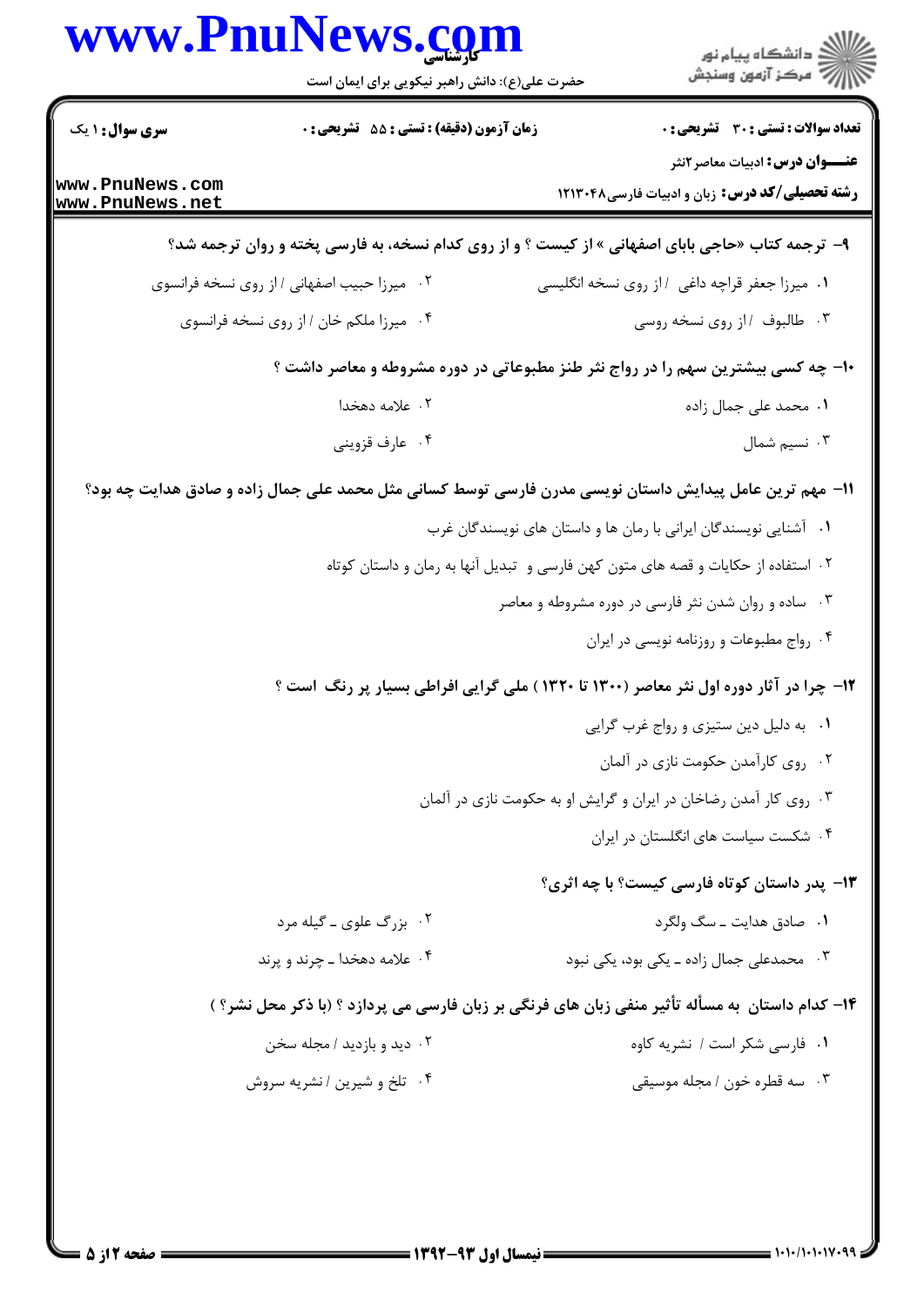## www.PnuNews.com

|                                    | www.PnuNews.com<br>حضرت علی(ع): دانش راهبر نیکویی برای ایمان است                                                          |                                                                        | ڪ دانشڪاه پيا <sub>م</sub> نور<br>∕7 مرڪز آزمون وسنڊش                                    |
|------------------------------------|---------------------------------------------------------------------------------------------------------------------------|------------------------------------------------------------------------|------------------------------------------------------------------------------------------|
| <b>سری سوال : ۱ یک</b>             | <b>زمان آزمون (دقیقه) : تستی : 55 تشریحی : 0</b>                                                                          |                                                                        | تعداد سوالات : تستى : 30 ٪ تشريحي : 0                                                    |
| www.PnuNews.com<br>www.PnuNews.net |                                                                                                                           |                                                                        | <b>عنـــوان درس:</b> ادبیات معاصر ۲نثر<br>رشته تحصیلی/کد درس: زبان و ادبیات فارسی۱۲۱۳۰۴۸ |
|                                    |                                                                                                                           |                                                                        | ۱۵– گروه ربعه شامل چه نویسندگانی بود؟                                                    |
|                                    |                                                                                                                           |                                                                        | ۰۱ جمال زاده ـ هدایت ـ آل احمد ـ بزرگ علوی                                               |
|                                    |                                                                                                                           | ۰۲ بزرگ علوی ـ مجتبی مینوی ـ سعید نفیسی ـ هدایت                        |                                                                                          |
|                                    |                                                                                                                           |                                                                        | ۰۳ هدایت ـ بزرگ علوی ـ آل احمد ـ گلشیری                                                  |
|                                    |                                                                                                                           | ۰۴ بزرگ علوی ــ صادق هدایت ــ مسعود فرزاد ــ مجتبی مینوی               |                                                                                          |
|                                    |                                                                                                                           |                                                                        | ۱۶- کدام یک از آثار صادق هدایت در قالب نمایشنامه است؟                                    |
| ۰۴ پروین دختر ساسان                | ۰۳ سگ ولگرد                                                                                                               | ۰۲ بوف کور                                                             | ٠١ سه قطره خون                                                                           |
|                                    |                                                                                                                           |                                                                        | ۱۷– سبک نثر صادق هدایت چگونه است؟                                                        |
|                                    |                                                                                                                           | ۰۱ نثری ساده ـ با لحن عامیانه ـ با افراط در به کارگیری ضرب المثل       |                                                                                          |
|                                    |                                                                                                                           | ۲.    نثری ساده ـ دارای طنز اجتماعی و انتقادی ـ با لحن عامیانه و مردمی |                                                                                          |
|                                    |                                                                                                                           | ۰۳ نثری فنی و کلاسیک ـ مملو از آرایه های ادبی و توصیفات داستانی        |                                                                                          |
|                                    |                                                                                                                           | ۰۴ نثری دستوری و قاعده مند ـ رسمی و علمی ـ تخصصی و روشنفکرانه          |                                                                                          |
|                                    | ۱۸− بزرگ علوی کدام اثرش را در توصیف حوادث زندان و اتفاقات سیاسی آن دوره نگاشته است؟                                       |                                                                        |                                                                                          |
| ۰۴ گیله مرد                        | ۰۳ پنجاه و سه نفر                                                                                                         | ۰۲ چشمهایش                                                             | ۰۱ چمدان                                                                                 |
|                                    |                                                                                                                           |                                                                        | ۱۹- نخستین رمان تاریخی عصر حاضر کدام است و تألیف کیست؟                                   |
|                                    | ۰۲ سیاحت نامه غرب ـ نجفی قوچانی                                                                                           |                                                                        | ٠١ دام گستران ـ صنعتي زاده كرماني                                                        |
|                                    | ۰۴ مظالم ترکان خاتون ــ حیدرعلی کمالی                                                                                     |                                                                        | ۰۳ شمس و طغرا ـ محمد باقر میرزاخسروی                                                     |
|                                    | <b>-۲-</b> نویسنده کدام رمان زیر کوشیده است تا اوضاع نابسامان برخی از زنان ایرانی را درسال ۱۳۰۰ ش به نمایش بگذاردو بیان « |                                                                        | وضع موجود» درآن سال دست یازد؟                                                            |
|                                    | ۰۲ مشفق کاظمی در رمان تهران مخوف                                                                                          |                                                                        | ۰۱ يحيى دولت آبادي در رمان شهرناز                                                        |
|                                    | ۰۴ سعید نفیسی در رمان فرنگیس                                                                                              |                                                                        | ۰۳ صنعتی زاده در رمان مجمع دیوانگان                                                      |
|                                    | <b>۳۱</b> – کدام قالب داستانی تا پیش از مشروطه در نثر فارسی سابقه ندارد و محصول دوره مشروطه و معاصر است؟                  |                                                                        |                                                                                          |
| ۰۴ همه موارد                       | ۰۳ رمان                                                                                                                   | ۰۲ داستان کوتاه                                                        | ٠١ نمايشنامه                                                                             |
|                                    |                                                                                                                           |                                                                        |                                                                                          |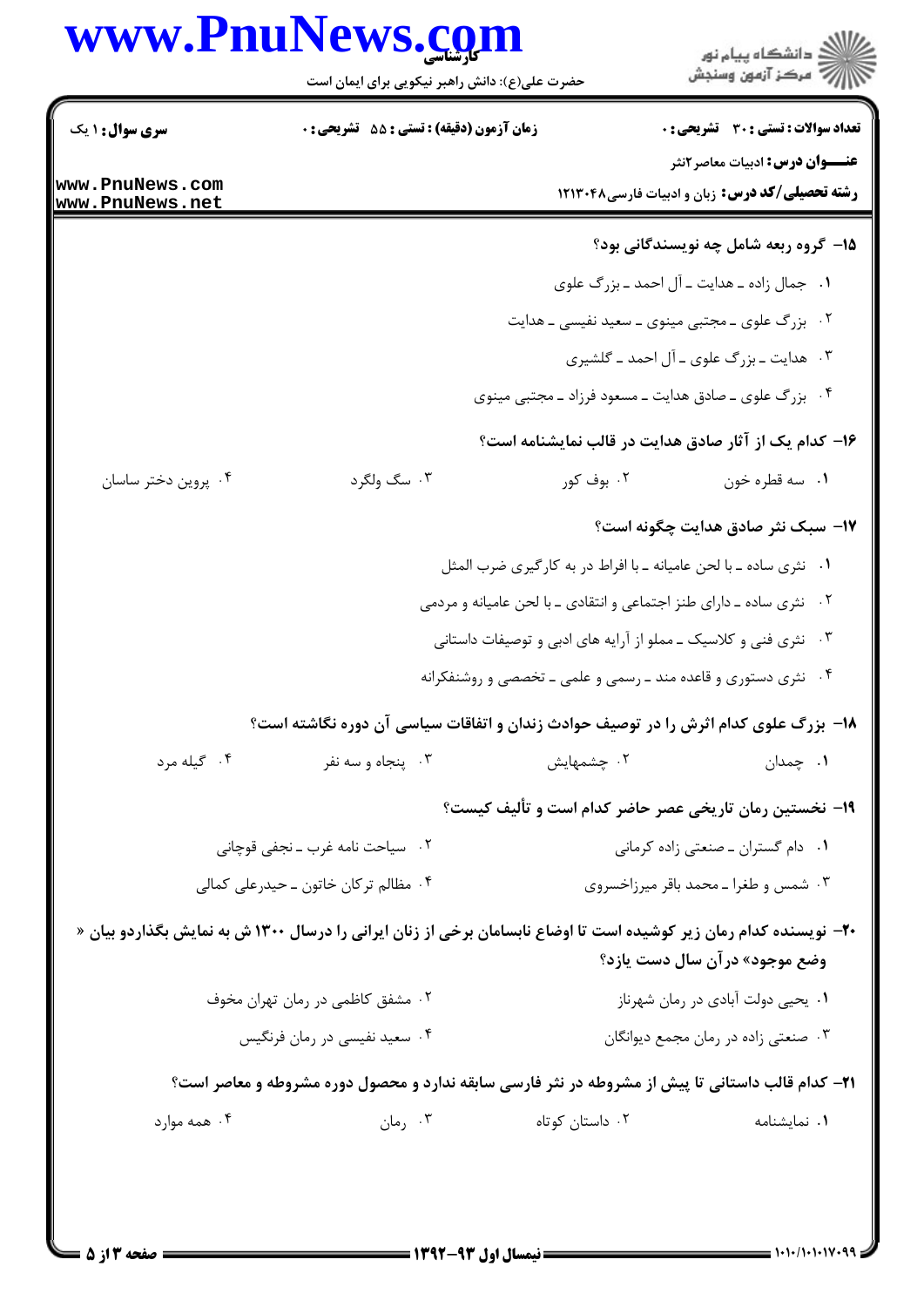| www.PnuNews.com                                                                      | حضرت علی(ع): دانش راهبر نیکویی برای ایمان است  |                                                                                                 | ڪ دانشڪاه پيا <sub>م</sub> نور<br>∕ <sup>7</sup> مرڪز آزمون وسنڊش                                |
|--------------------------------------------------------------------------------------|------------------------------------------------|-------------------------------------------------------------------------------------------------|--------------------------------------------------------------------------------------------------|
| <b>سری سوال : ۱ یک</b>                                                               | زمان آزمون (دقیقه) : تستی : 55 آتشریحی : 0     |                                                                                                 | <b>تعداد سوالات : تستی : 30 ٪ تشریحی : 0</b>                                                     |
| www.PnuNews.com<br> www.PnuNews.net                                                  |                                                |                                                                                                 | <b>عنـــوان درس:</b> ادبیات معاصر ۲نثر<br><b>رشته تحصیلی/کد درس:</b> زبان و ادبیات فارسی ۱۲۱۳۰۴۸ |
|                                                                                      |                                                | <b>۲۲</b> - کدام نمایشنامه توسط گروه « ایران جوان » در اول قرن خورشیدی در تهران به اجرا در آمد؟ |                                                                                                  |
|                                                                                      | ۰۲ نمایشنامه سه تابلوی مریم نوشته میرزاده عشقی |                                                                                                 | ٠١ نمايشنامه جعفرخان از فرنگ آمده نوشته حسن مقدم                                                 |
|                                                                                      | ۰۴ نمایشنامه هندوانه تألیف ساسان سپنتا         |                                                                                                 | ۰۳ نمایشنامه هملت نوشته شکسپیر                                                                   |
|                                                                                      |                                                | ۲۳- مترجم بخش های پنج گانه اوستا به فارسی امروز، کدام زبان شناس ًو استاد زبان های باستانی بود؟  |                                                                                                  |
| ۰۴ محمد علی فروغی                                                                    | ۰۳ ابراهیم پور داود                            | ۰۲ سید احمد کسروی                                                                               | ۰۱ دکتر محمد معین                                                                                |
|                                                                                      |                                                | <b>34-</b> جریان « سره نویسی فارسی » به دنبال رسیدن به چه هدفی در فارسی امروز بود؟              |                                                                                                  |
|                                                                                      |                                                | ۰۱ پالایش زبان فارسی از تمام واژگان غیر فارسی و ساخت واژگان جدید و اصیل                         |                                                                                                  |
| ۰۲ مقابله با ترجمه آثار غربی به زبان فارسی برای جلوگیری از تأثیرات منفی این ترجمه ها |                                                |                                                                                                 |                                                                                                  |
| ۰۳ بازگشت به دوره زبانهای باستانی پیش از اسلام مثل زبان پهلوی و خط میخی              |                                                |                                                                                                 |                                                                                                  |
|                                                                                      |                                                | ۰۴ رواج نثر فنی، پیچیده و متکلف به جای نثر ساده و روان معاصر                                    |                                                                                                  |
|                                                                                      |                                                | ۲۵- بهترین و علمی ترین تصحیح از کلیات سعدی متعلق به کدام ادیب معاصر است؟                        |                                                                                                  |
|                                                                                      | ۰۲ عباس اقبال آشتياني                          |                                                                                                 | ۰۱ دکتر معین                                                                                     |
|                                                                                      | ۰۴ علامه دهخدا                                 |                                                                                                 | ۰۳ محمدعلى فروغي معروف به ذكاء الملك                                                             |
|                                                                                      |                                                | ۲۶- در گستره نقد ادبی معاصر کدام فرد بیشترین سهم را در نقد تئوریک و نظریه های نقد دارد؟         |                                                                                                  |
| ۰۴ فتحعلی آخوند زاده                                                                 | ۰۳ جلال آل احمد                                | ۰۲ نیما یوشیج                                                                                   | ۰۱ لطفعی صور تگر                                                                                 |
|                                                                                      |                                                | ۲۷– از میان نویسندگان زیر کدام نویسنده بیشترین تنوع موضوعی را در میان آثارش دارد؟               |                                                                                                  |
| ۰۴ جلال آل احمد                                                                      | ۰۳ محمدعلی جمال زاده                           | ۰۲ بزرگ علوی                                                                                    | ۰۱ سیمین دانشور                                                                                  |
|                                                                                      |                                                | ۲۸- معروف ترین و شناخته شده ترین رمان فارسی در دنیا کدام رمان است؟                              |                                                                                                  |
|                                                                                      | ۰۲ پنجاه و سه نفر ـ بزرگ علوی                  |                                                                                                 | ۰۱ سووشون ــ سیمین دانشور                                                                        |
|                                                                                      | ۰۴ بوف کور ـ صادق هدايت                        |                                                                                                 | ۰۳ کلیدر ـ محمود دولت آبادی                                                                      |
|                                                                                      |                                                | ۲۹- نثر فارسی پس از کودتای ۲۸ مرداد ۱۳۳۲ چه خصوصیت و سبکی دارد؟                                 |                                                                                                  |
|                                                                                      |                                                | ٠١ نثري ساده ـ واقع گرايانه ـ اجتماعي و داراي تنوع سبكي                                         |                                                                                                  |
|                                                                                      |                                                | ۰۲ نثری سمبلیک و نمادین ـ انتقادی و سیاه و مملو از درونمایه های یأس و ناکامی                    |                                                                                                  |
|                                                                                      |                                                | ۰۳ نثری عامیانه و عامه پسند و کم رونق بوده و تغییرات سبکی در آن دیده نمی شود                    |                                                                                                  |
|                                                                                      |                                                | ۰۴ نثر این دوره تحت تأثیر ترجمه آثار غربی به زوال و ابتذال کشیده می شود.                        |                                                                                                  |
|                                                                                      |                                                | = 1347-43 t.1 times = =                                                                         |                                                                                                  |